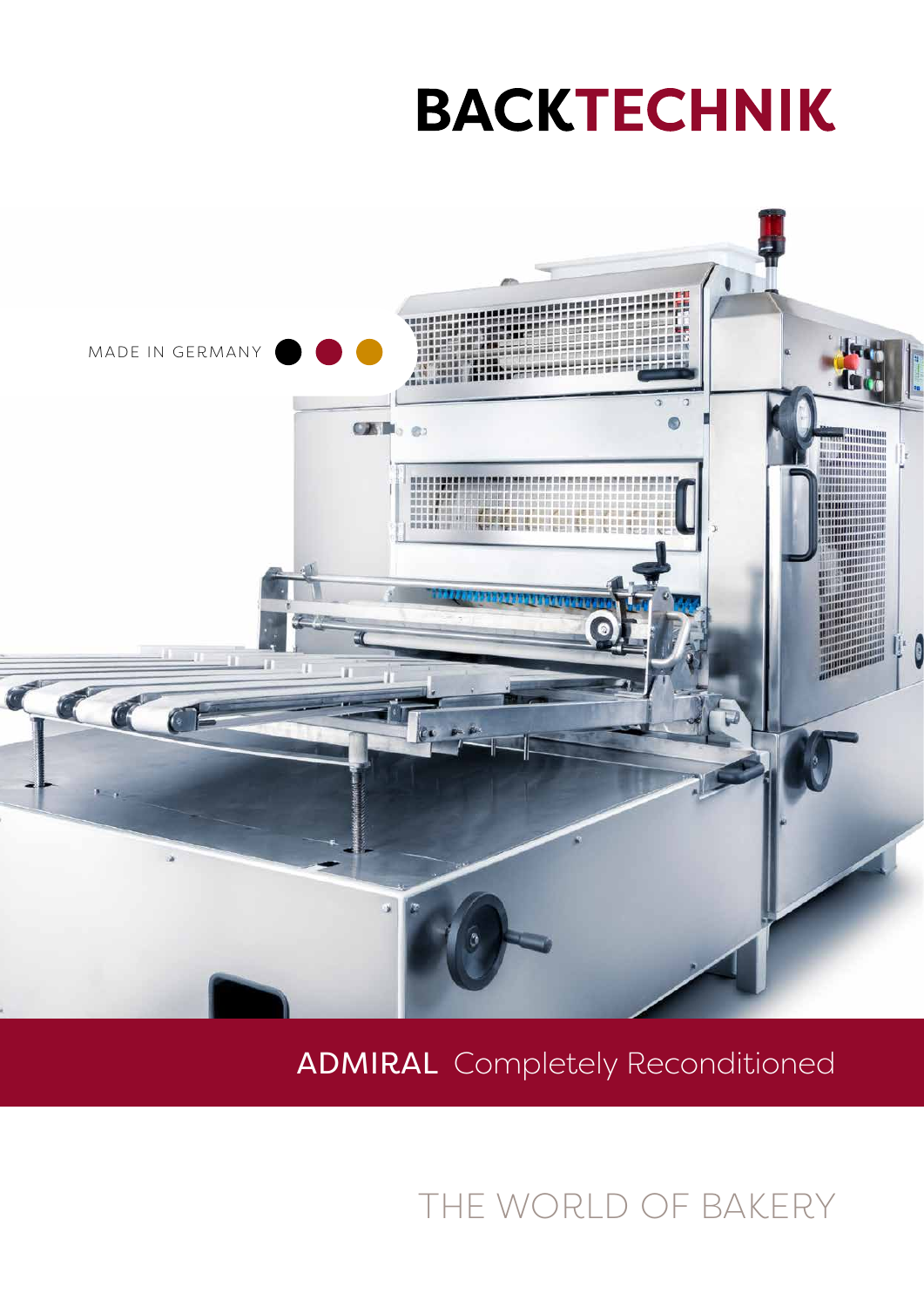MADE IN GERMANY



#### BACKTECHNIK ADMIRAL completely reconditioned

Know-how and reliability combined create an inexpensive and robust solution for ambititous industrial bread roll production. We are experts in the field of all technology still in use from the long gone, but high-quality supplier Winkler. We recondition the famous Admiral to make an approved method of producing up to 24,000 dough pieces of 25-250 gram per hour (8-row setup) available again.

We do this because we know that this type of machine is much more reliable and robust than new machines currently available on the market. We also do this because we are aware that most of the over 100 Admiral machines sold in the US, for example, can be made like new for a fraction of the price a new less reliable, less robust machine would cost. Reconditioning is a modern way to modernize equipment bakeries already trust in.

Our service includes the complete cleaning, renewing, and painting of the chassis; renewal of all moving parts; repairs where necessary; new dividing and moulding section; overhaul of all gear, clutch, and motor components; new and up-to-date controls; completely new stainless steel panels; modernized for modern bakeries; pre-delivery dough testing; installation on-site; test-runs and optimization on-site; spare parts service. In short: Full Service.

1

2

3

Completely renewed inner workings. After completely dismantling each and every part, all moving parts are renewed, casted parts are checked or renewed, and - in the end - operational tests guarantee longevity.

#### PRECISION

The dividing and moulding section transfers the dough from the hopper into the moving chambers, which in turn divide the dough pieces very precisely (+/- 1 gram), to then deposit them into the moulding matrix on a drum where the dough is rounded under a belt. We deliver new moulding drums and renew or rebuild the whole feeder and dividing section.

#### ADAPTABILITY

We are able to adapt an old machine to modern production interfaces. Customers profit from our own experiences with Admiral dividers to provide useful recommendation and we also make changes to the machine possible if the customer wishes. We can adapt to different feeding systems in front of the divider, to different systems after the divider, build dough feeders, adapt to already existing electrical control systems.

Each and every line of machine has an optimal way of working – and we will make sure your reconditioned Admiral will be optimal for your line.









SAFETY DOOR AND ALL COVERINGS IN STAINLESS STEEL

#### **LONGEVITY**